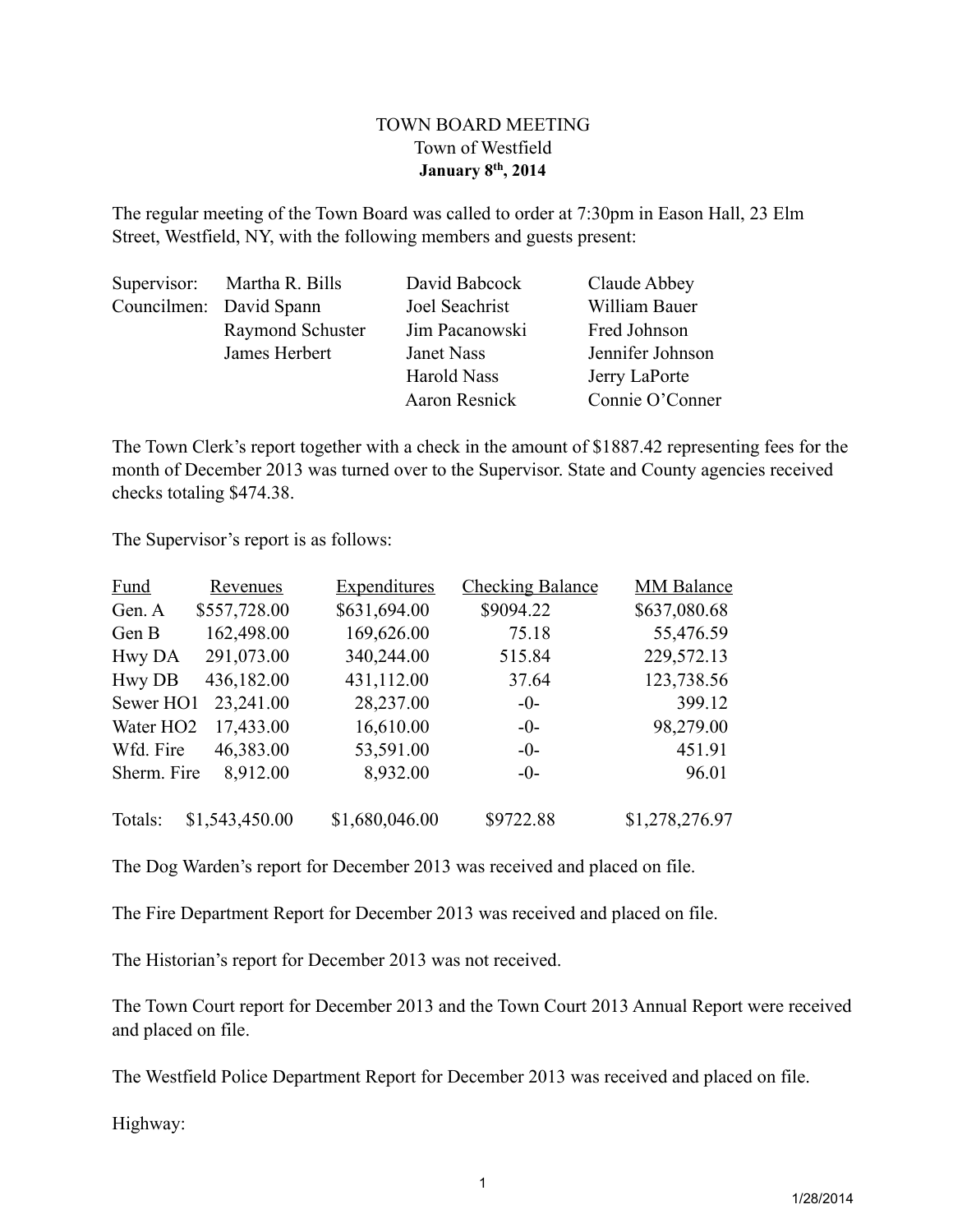- The Town Highway Superintendent provided a written report for December 2013 and highlighted current projects which included plowing, fuel usage, and repairs to facilities at the pier.
- Raymond Schuster moved and David Spann seconded a motion to purchase a 2015 Chevy  $\frac{3}{4}$ ton crew cab truck w / v-plow for \$12,802 under state contract. This was unanimously approved.

# Code Enforcement:

The Code Enforcement Officer submitted a written report for December 2013 highlighting that 6 permits were issued in the Town. He also briefed that there were a total of 95 permits issued in the Town in 2013.

Barcelona Harbor:

Pier operations are closed for the season.

Public Comment. None

Supervisor Bills made the following announcements:

- Annual Audit of Books (23 or 27 Jan 2014 @ 3:30pm)
- Tax bills can now be accessed on the Town's website

# Old Business:

- Supervisor Bill stated that the Engineer Draft Construction Plan for the Barcelona Water Project (BWP) has been sent to the Town and other agencies for comments. She also noted that documentation for the BWP USDA Rural Development Grant will be worked on in January 2014.
- The BAN for the BWP is scheduled to close on 6 March 2014.
- WDC Director Aron Resnick requested \$1875 from the Town's WDC reserve fund to commission a Hotel Market Feasibility Study. \$1875 is %25 of the total cost of the Study. David Spann moved and Raymond Schuster seconded a motion to commit \$1875to the WDC towards the Study. This was unanimously approved

New Business:

James Herbert offered the following 6 resolutions and moved their adoption:

----------------------------------------------------------- **Resolution No. 1 of 2014** Official Meeting Place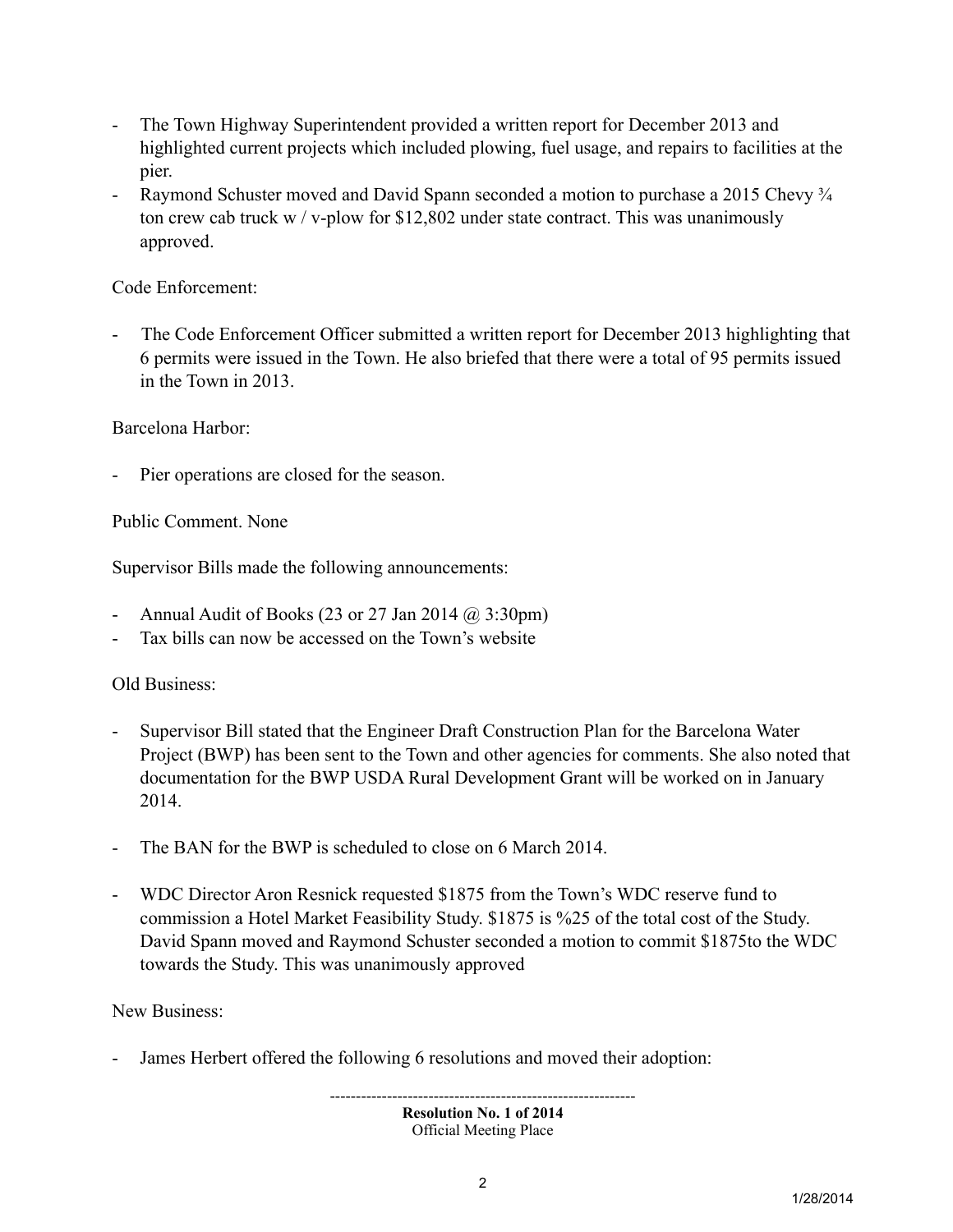"That the official meeting of the Town Board shall be in Eason Hall, 23 Elm Street, Westfield, NY on the first Wednesday of each month at 7:30pm. "

-----------------------------------------------------------

----------------------------------------------------------- **Resolution No. 2 of 2014** Salaries

"That the Town Board hereby fix the salaries of the Town employees and officials for the year 2014 as follows:"

| Highway Employees                            | Laborers - Minimum \$8.00 / hr            |
|----------------------------------------------|-------------------------------------------|
|                                              | $MEO's$ - Minimum \$10.00 to \$20.35 / hr |
|                                              | - Maximum $$30.53 / hr$                   |
| Supervisor                                   | \$16,000 annual to be paid quarterly      |
| Code Enforcement                             | \$13,000 annual to be paid bi-weekly      |
| Deputy Supervisor                            | \$2,700 annual                            |
| Councilmen                                   | \$3,000 annual                            |
| Justice Spann                                | \$7,000 annual to be paid quarterly       |
| Justice LaPorte                              | \$7,000 annual to be paid annually        |
| Court Clerk                                  | \$12.00 / hour to be paid bi-weekly       |
| Town Clerk / Deputy Tax Collector            | \$32,430 annual to be paid bi-weekly      |
| Bookkeeper / Dep. Town Clerk / Tax Collector | \$31,025 annual to be paid bi-weekly      |
| Historian                                    | \$1,000 annual                            |
| Highway Superintendent                       | \$50,283 annual to be paid bi-weekly      |
| Deputy Highway Superintendent                | \$1,600 annual to be paid quarterly       |
| Assessor                                     | \$44,880 annual to be paid bi-weekly      |
| <b>Utility Workers</b>                       | \$8.00 Minimum/hr. & \$13.00 Maximum/hr.  |
| Dog Control Officer                          | \$7,500 annual                            |
|                                              |                                           |

**Resolution No. 3 of 2014** Designation of Banks

----------------------------------------------------------------

**WHEREAS**, under Section 64 of the Town Law, it is provided that the Town Board shall designate by written resolution the banks and trust companies in which certain Town Officers shall deposit monies received into their hands by virtue of their office, be it,

**RESOLVED**, that Community Bank of Westfield, M & T Bank of Jamestown and Mayville, MBIA Class, and Key Bank of Westfield, are hereby designated as depositories in which the Supervisor, Town Clerk, Deputy Town Clerk, Tax Collector and Court Clerk shall deposit all monies coming into their hands."

> --------------------------------------------------------- **Resolution No. 4 of 2014** Official Newspapers

"That the *Westfield Republican* and the *Observer* newspapers be designated the official newspapers of the Town for the year 2014."

> ------------------------------------------------------ **Resolution No. 5 of 2014** Annual Appointments

Timothy C. Smith Registrar / Bingo Inspector / Records Management Officer / Deputy Tax Collector Donna Sanderson Bookkeeper / Tax Collector / Deputy Town Clerk / Deputy Registrar James Pacanowski Code Enforcement / Zoning Officer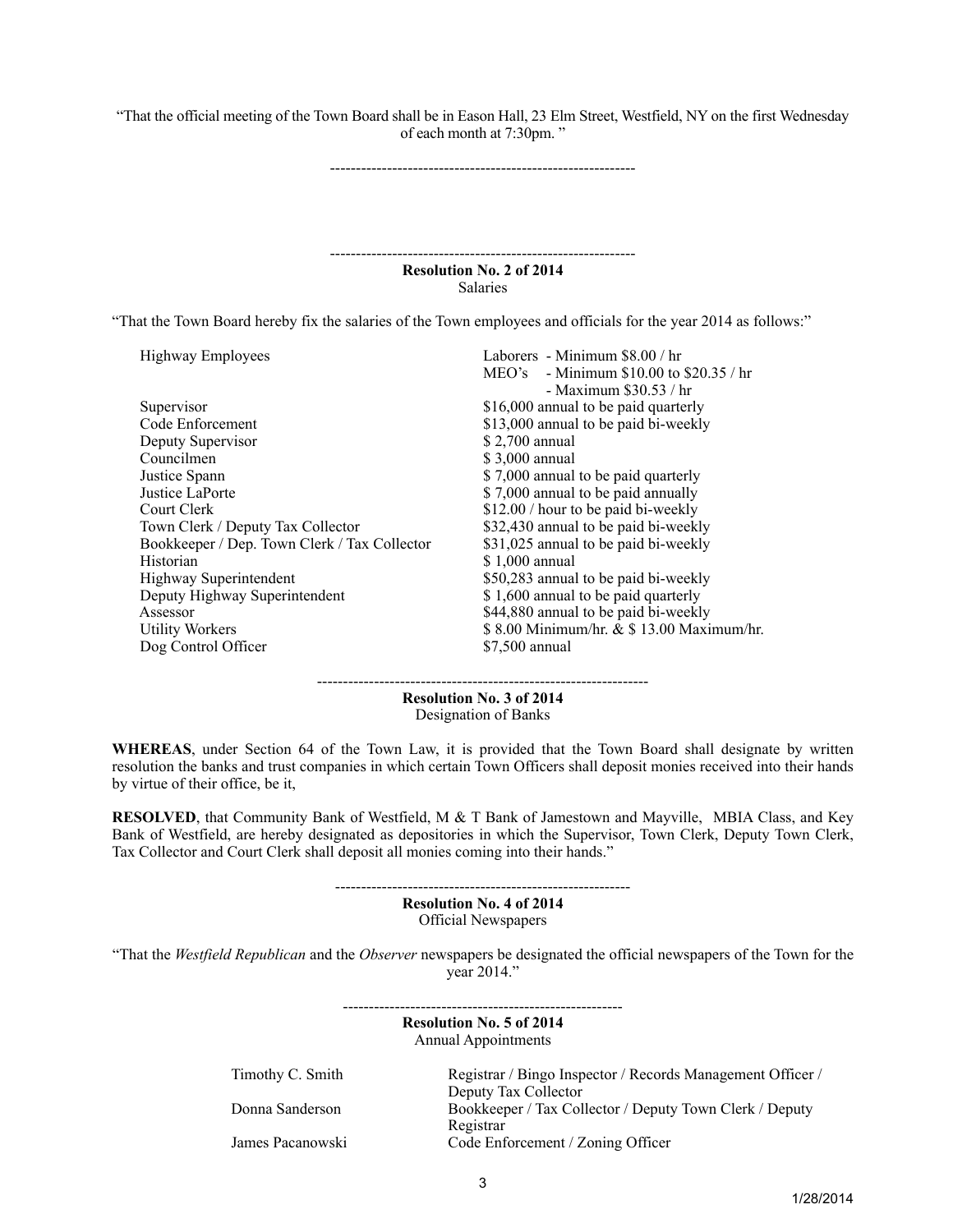Kathleen Alexander Clerk to the Court Kelly Brown

Scott Frudd Deputy Highway Superintendent Chuck Raynor Dog Control Officer Vincent Calarco Honorary - Civil Defense Director

#### *Board of Assessment Review*

Daniel Vendel (5 Year Term - exp. 9/18)

#### *Planning Board*

Timothy Smith (Chairman) Chad Schofield Diana Hamann Phil Riedesel Amy Gregory John Hemmer (Alternate)

### *Zoning Board of Appeals*

Wayne Harrington (Chairman) Abbie Cardy Will Northrop Linda Wolfe Bradley Szymczak

#### *Town Committees*

Security & Technology David Brown<br>
Transfer Station Ray Schuster Transfer Station

Harbor David Spann & James Herbert Highway Ray Schuster & David Spann Ad Hoc & Personnel David Brown & Ray Schuster Website David Brown, Mary Bivens, Martha Bills, Tim Smith & Joel Seachrist

*Fire Dept. Liaison* - David Brown

*Process Servers -* David Haskin / Max Baker

*Town Constables -* Peter Kunow / Max Baker

--------------------------------------------------------- **Resolution No. 6 of 2014**

Authorizations for Supervisor / Deputy Supervisor

**RESOLVED,** (Pursuant to Town Law, §29 [16]) that the Town Board of the Town of Westfield hereby authorizes and delegates to the Town Supervisor powers and duties of day-to-day administration and supervision of all town and special district facilities and employees consistent with and in furtherance of any and all State and Federal laws applicable thereto and with any and all local laws, resolutions or policies heretofore adopted by this Town Board.

**BE IT FURTHER RESOLVED** that the Supervisor or the Deputy Supervisor be, and are hereby authorized, to sign all the necessary documents for the financing of the Town of Westfield."

This was seconded by David Spann. Voting was as follows: Martha Bills, aye; David Spann, aye; Raymond Schuster, aye; James Herbert, aye.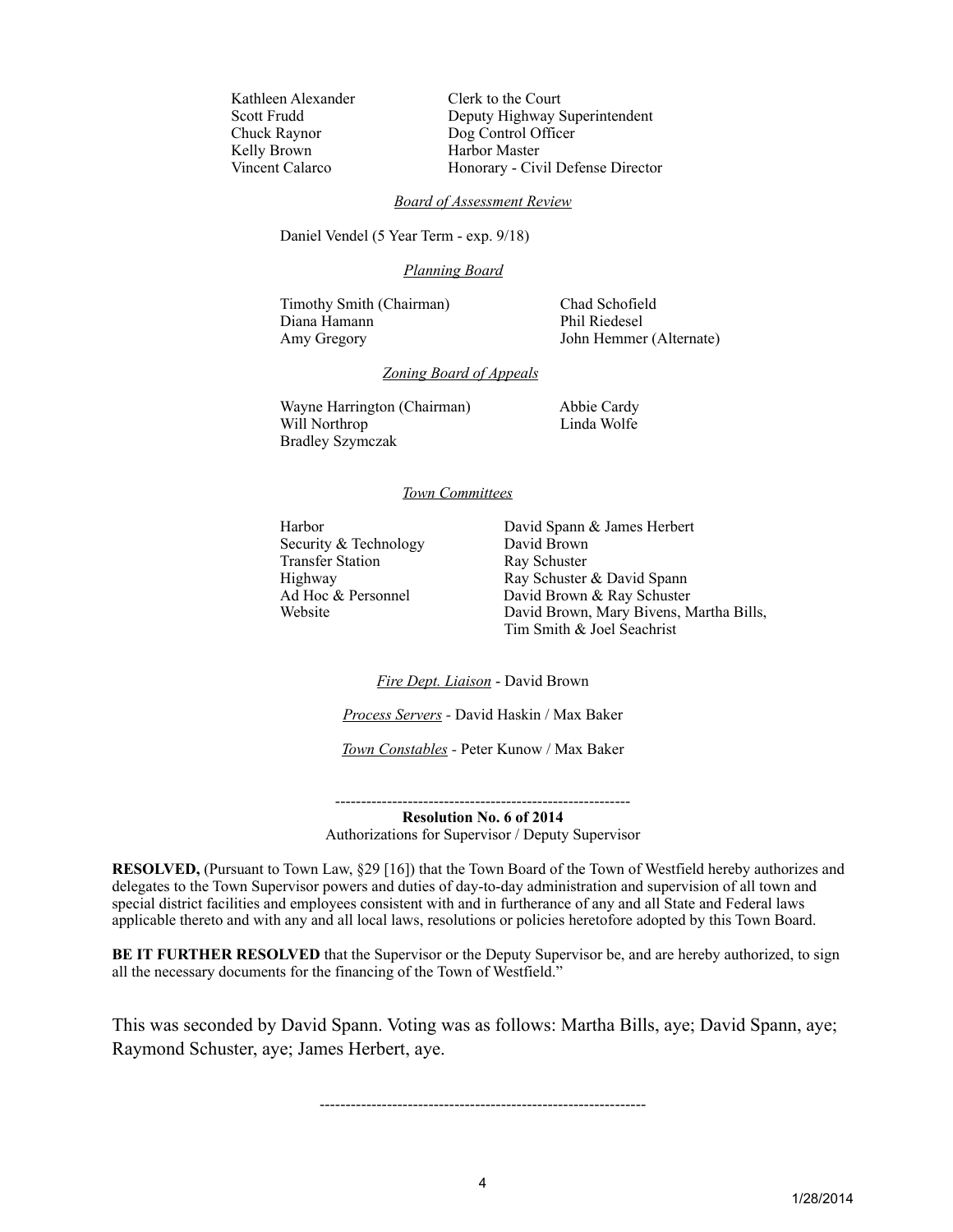## Martha Bills offered the following resolution and moved its adoption:

#### **Resolution No. 7 of 2014** Highway Agreement

---------------------------------------------------------------

**RESOLVED**, that pursuant to the provisions of Section 284 of the Highway Law, the Town Board agrees that monies levied and collected for the repair and improvement of highways, and received from the state for the repair and improvement of highways, and specifically the sum of \$175,871 shall be expended for the general repairs of town highways, including sluices, culverts and bridges, or the renewal thereof, and for the following projects:

- 1. The oiling and stoning within the budget allotment of portions of the following roads: Bliss (1.53); Jones (1.42); Knight (.44); North Light (.50); Mt Baldy (2.60); Prospect (1.51); Titus (.49); and South Gale (.48). Total mileage is 8.97.
- 2. Should the Town receive funds under the Consolidated Highway Improvement Project System (CHIPS), funds estimated in the 2014 Budget (\$128,077.02) would be used towards re-blacktopping Hardscrabble Road (1.4 miles).

**BE IT FURTHER RESOLVED**, that no fewer than three members of the Town Board and the Highway Superintendent shall execute a certified copy of this resolution in duplicate, and said certified copy, so signed, shall constitute written agreement between the parties once it shall have been approved by the County Superintendent of Highways.

This was seconded by Raymond Schuster. Voting was as follows: Martha Bills, aye; David Spann, aye; Raymond Schuster, aye; James Herbert, aye.

---------------------------------------------------------------

-Martha Bills offered the following resolution and moved its adoption:

### **Resolution No. 8 of 2014**

Appointment of Deputy Supervisor

**RESOLVED**, that Councilman Raymond Schuster is appointed as Deputy Supervisor for the Town of Westfield for the 2014 calendar year.

This was seconded by David Spann. Voting was as follows: Martha Bills, aye; David Spann, aye; James Herbert, aye; Raymond Schuster (abstain).

--------------------------------------------------------------------------

-Martha Bills offered the following resolution and moved its adoption:

### **Resolution No. 9 of 2014**

Annual Review of Procurement Policy

**RESOLVED**, that after thorough review, the Town Board approves the Procurement Policy (Chapter 37 of the Town Code).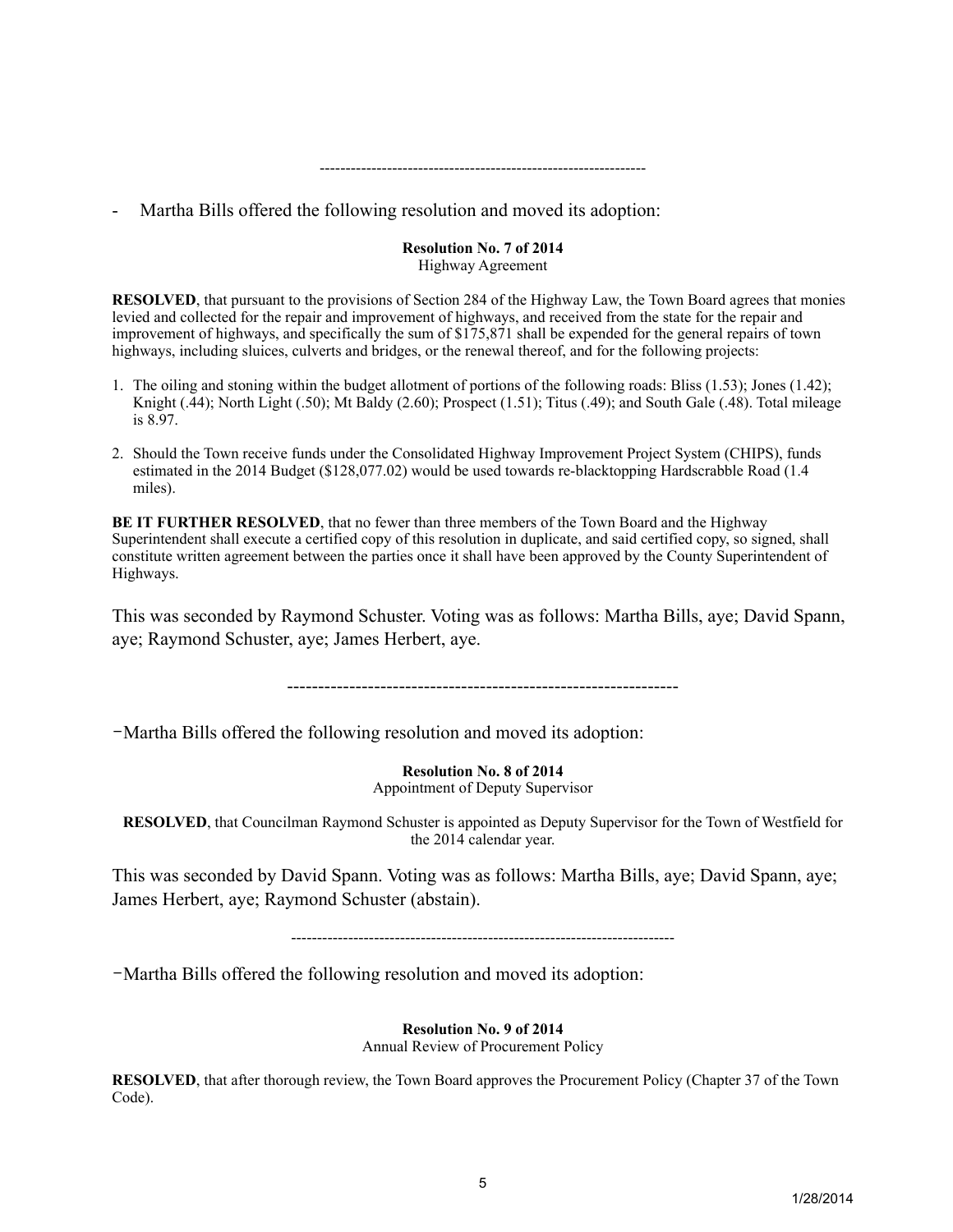This was seconded by David Spann. Voting was as follows: Martha Bills, aye; David Spann, aye; Raymond Schuster, aye; James Herbert, aye.

> ------------------------------------------------------------------ --------------------------------------------------------------------------

-James Herbert offered the following resolution and moved its adoption:

### **Resolution No. 10 of 2014**

Authorizations for Supervisor to eWaste Agreement

**RESOLVED,** that Town Board of the Town of Westfield hereby authorizes the Supervisor to sign an Electronic Recycling Event Sponsor Agreement with 2TRG (Geneva, NY).

This was seconded by David Spann. Voting was as follows: Martha Bills, aye; David Spann, aye; Raymond Schuster, aye; James Herbert, aye.

--------------------------------------------------------------------------

-Raymond Schuster offered the following resolution and moved its adoption:

### **Resolution No. 11 of 2014** Standard Work Day

**RESOLVED,** that Town Board of the Town of Westfield (Location Code 03215) hereby establishes the following as standard work days for its employees and will report days worked to the New York State and Local Employees' Retirement System based on the time keeping system or the record of activities maintained and submitted by these members to the clerk of this body:

| Title                            | <b>Standard Work Day</b><br>(Hrs / day) |  |
|----------------------------------|-----------------------------------------|--|
|                                  |                                         |  |
| Clerk                            | 6.5                                     |  |
| Bookkeeper                       | 6.5                                     |  |
| Laborers                         |                                         |  |
| Machine Equip. Operators (MEO's) |                                         |  |

This was seconded by David Spann. Voting was as follows: Martha Bills, aye; David Spann, aye; Raymond Schuster, aye; James Herbert, aye.

--------------------------------------------------------------------------

-Raymond Schuster offered the following resolution and moved its adoption:

### **Resolution No. 12 of 2014**

Authorizing Retention of Facilities Solutions of WNY, LLC

**RESOLVED**, that the Town of Westfield does hereby retain Facilities Solutions of WNY, LLC, to act as property manager for the Welch's Building, 2-4 South Portage Street, as an independent contractor, with monthly compensation of \$1,580.00, until such time as a more formal agreement between the Town and Facilities Solutions can be prepared.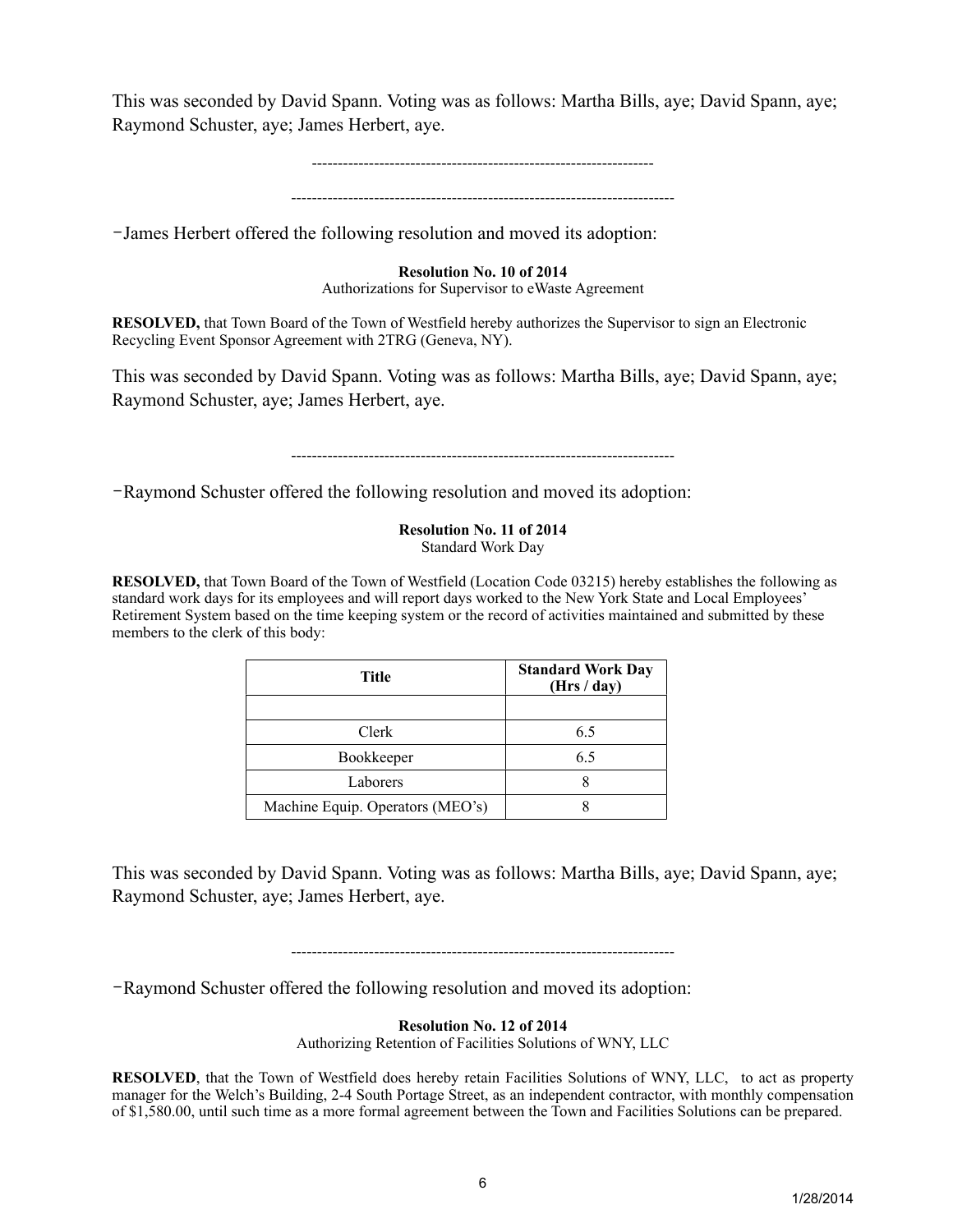This was seconded by James Herbert. Voting was as follows: Martha Bills, aye; David Spann, aye; Raymond Schuster, aye; James Herbert, aye.

---------------------------------------------------------------

# ---------------------------------------------------------------

- David Spann offered the following resolution and moved its adoption:

| <b>Revision Description</b>     | <b>Increase</b><br><b>Expenditures</b> | <b>Decrease</b><br><b>Expenditures</b> | <b>Increase</b><br><b>Revenue</b> |
|---------------------------------|----------------------------------------|----------------------------------------|-----------------------------------|
| A Funds (General)               |                                        |                                        |                                   |
| A.95.8160.4 Refuse & Garbage CE | \$2775.00                              |                                        |                                   |
| A.41.1010.4 Town Board CE       |                                        | \$2775.00                              |                                   |
| <b>B Funds (Outside)</b>        |                                        |                                        |                                   |
| <b>Year 2014</b>                |                                        |                                        |                                   |
| B.56.3620.110 Safety Insp PE    | \$1500.00                              |                                        |                                   |
| B.56.3620.4 Safety Insp CE      |                                        | \$1500.00                              |                                   |
| <b>DA Funds (Inside)</b>        |                                        |                                        |                                   |
| DA.72.5130.4 MACH CE            | \$3319.00                              |                                        |                                   |
| DA.72.5130.2 MACH EQUIP         |                                        | \$3319.00                              |                                   |
| <b>DB Funds (Hwy Outside)</b>   |                                        |                                        |                                   |
| DB.28.3501.0 Chips - Rev.       |                                        |                                        | \$38,077.02                       |
| DB.72.5112.0 Chips - Exp.       | \$38,077.02                            |                                        |                                   |

**Budget Resolution No. 1 of 2014** 2013 Budget Revisions

This was seconded by James Herbert. Voting was as follows: Martha Bills, aye; David Spann, aye; Raymond Schuster, aye; James Herbert, aye.

--------------------------------------------------------------------------

- Warrants dated January  $8<sup>th</sup>$ , 2014 (voucher #'s 9889 - 9947), in the amount of \$64,806.48 drawn on the following funds: General \$42,728.54; General Part-Town \$250.00; Highway \$20,358.06; Highway Part-Town \$1448.13; Sewer Fund \$18.03; and Shorehaven Water Project \$3.72; were presented and audited by the Board members. David Spann moved and Martha Bills seconded a motion that the Supervisor be directed to draw the necessary checks to cover the warrant as audited.